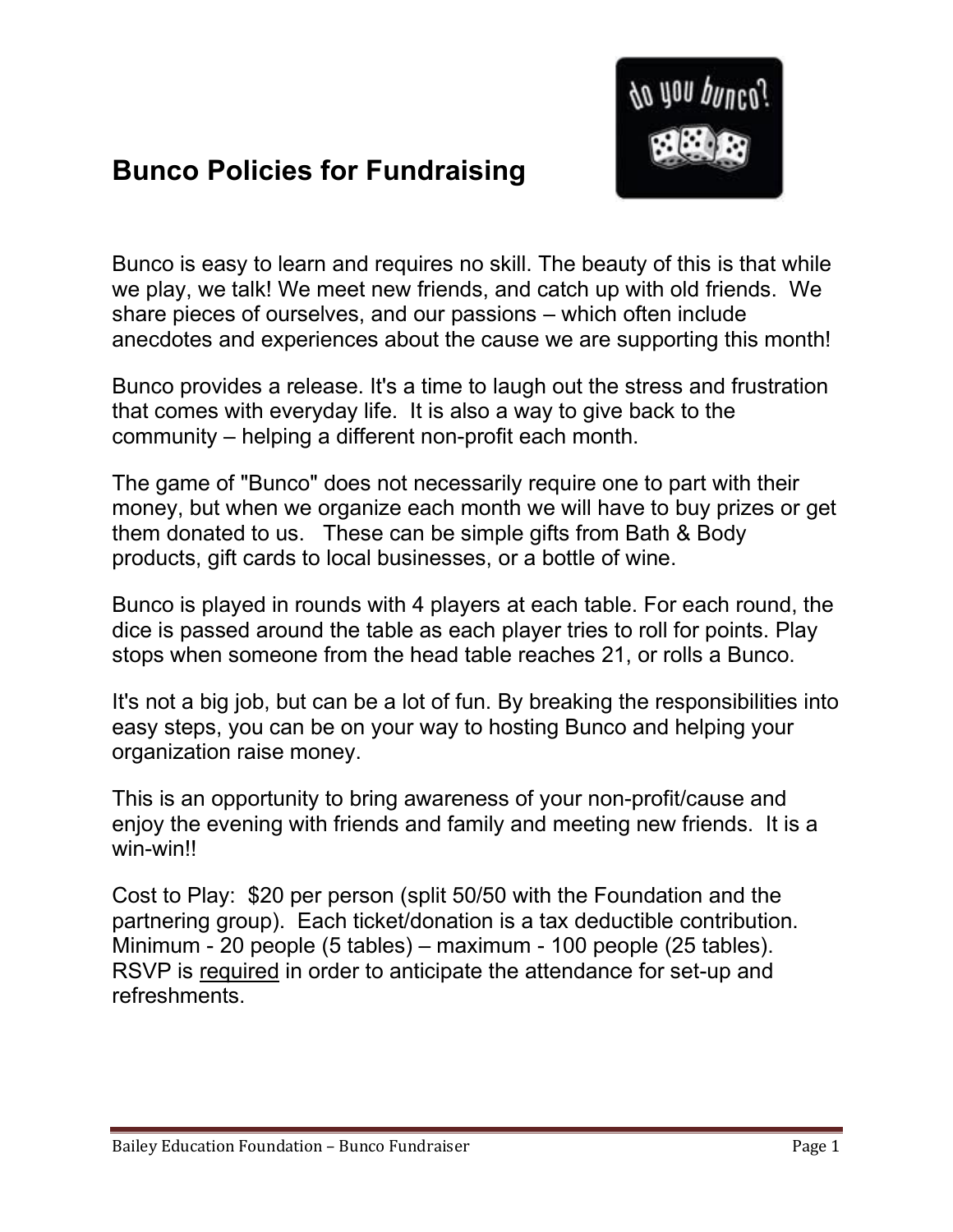The Bailey Education Foundation responsible for:

- Space in the Auditorium to play
- Room set-up (tables & chairs)
- Dice and Bunco tally sheets
- Staff to coordinate registration and collection of money
- Door prizes (number based on size of group)
- Special prize for people who wear a company name badge
- Share in providing snacks/refreshments
- Bottled water & disposables
- The Foundation will set up a Facebook event and make you a co-host. We will notify Owassoisms and the Owasso Reporter and we will contact our "regulars" through an e-mail blast

Partnering group responsible for:

- Bunco Prizes: (can be logo wear, gift certificates from local area businesses, or any gift in the price range of \$15+). Prizes are given to the winners of the following categories:
	- o Most Bunco's
	- o Most Win's
	- o Most Losses
	- o 50/50 Wins & Losses
	- o Most Three of a Kind
	- o Traveling Bunco
- Share in providing snacks/refreshments we suggest that you consider finger foods that are not too messy. Occasionally we have a group that brings one bag of chips and one pan of brownies for 50 people. Don't be that group! We suggest that you bring something sweet, something salty, something savory, and something with meat! Also consider bringing extra items in case it's a large crowd- but if the numbers aren't there, then we just won't open that extra box of cookies or bag of chips!
- You have the option to do a raffle, a wine pull, or a silent auction (suggested no more than 6-8 items) – or any other idea that will generate more money for your group! Please inform our Director, so that we can plan accordingly for room setup. Any money you bring in will be 100% yours and you will be responsible for collecting those funds.
- We require that you advertise your event through an email blast of your groups contacts/members – please do your part!